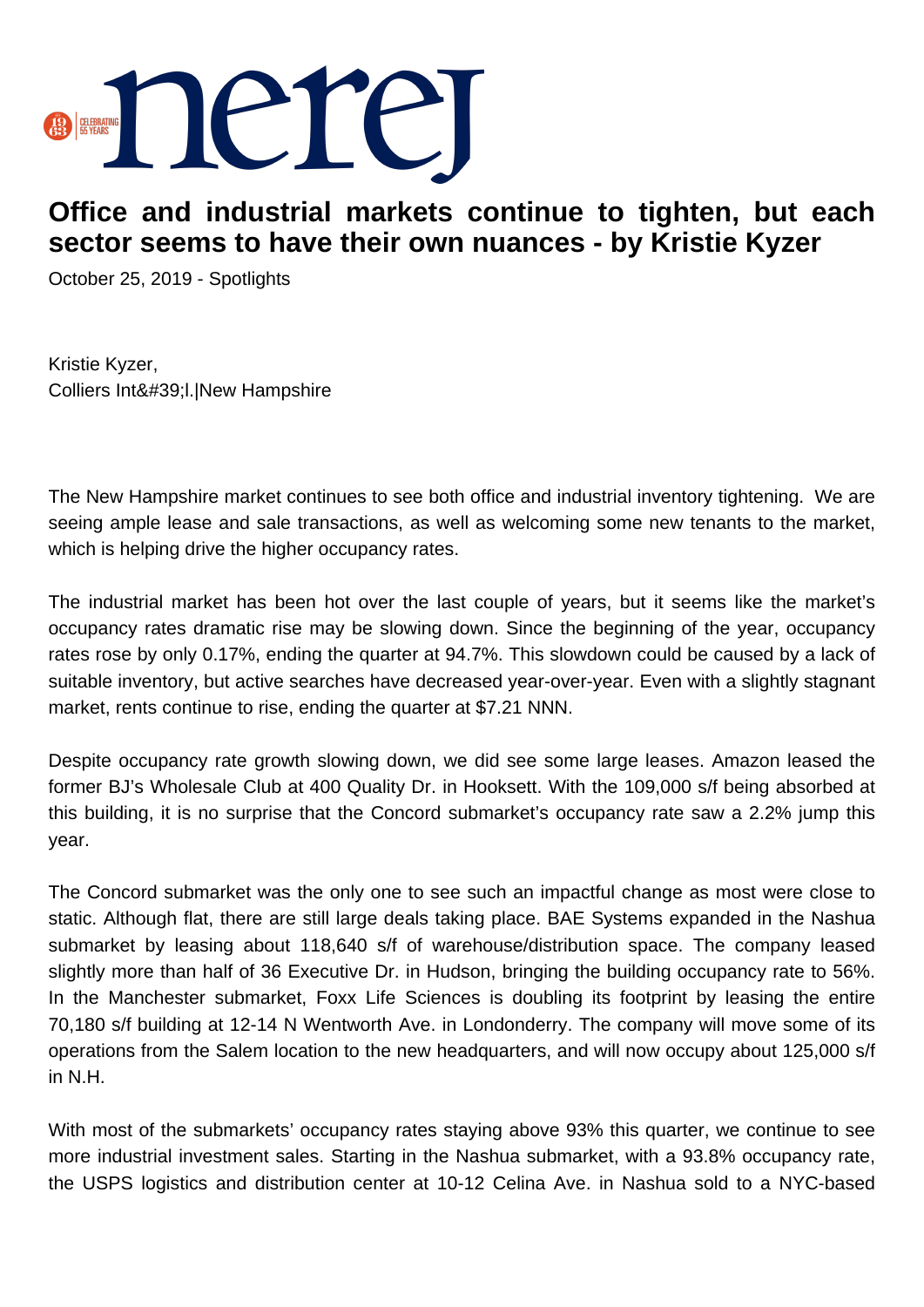investment firm for \$25 million (\$74.18 per s/f). In the Concord submarket, a local investor purchased the 75% occupied building at 7 Eastpoint Dr. in Hooksett for \$1.8 million (\$75.31 per s/f). The Salem submarket, with the lowest occupancy rate (87.7%), is continuing to see its rate climb. 16 Garabedian Dr. in Salem reached full occupancy this quarter when All Access Equipment purchased the 52,800 s/f building. The company will occupy the remaining 15,800 s/f as it expands into N.H.

The Portsmouth submarket, with the highest occupancy rate (98.3%), saw two owner/users purchase buildings this quarter. RTH Mechanical Contractors, Inc. purchased a 30,672 s/f building at 17 Production Dr. in Dover for \$2.141 million (\$69.81 per s/f). The company is relocating and expanding from a 7,400 s/f building in Brentwood. 20 Durham St. in Portsmouth, an 81,600 s/f building, was purchased by Rochester Electronics. The company from Newburyport, Mass., had been occupying the 8,400 s/f building at 19 Durham St. and taking advantage of the Foreign-Trade Zone. With the goal to stay in this zone, this site was a perfect fit and gave the company the ability to expand.

While a few companies are finding existing buildings, other owner/users are expanding at their current locations or filing plans for brand new facilities. In the Manchester submarket, Safran Optics 1 celebrated its ground breaking of a 15,000 s/f addition at its 44,950 s/f facility in Bedford. In the Dover submarket, Index Packaging Inc. of Milton plans to build a 130,000 s/f commercial facility at Granite State Business Park in Rochester.

Switching to the office submarket, occupancy rates are still on the rise, ending the quarter at 92.1%. So far this year about 61,200 s/f has been absorbed, or 0.29% of the office s/f we track.

Over the quarter, we saw a few companies consolidate multiple locations into one office. In the Portsmouth submarket, Stanley Security Solutions, Inc. combined three of its offices into 12,600 s/f at 75 Portsmouth Blvd. in Portsmouth. The company saw Portsmouth as a good fit due to its centralized location for customers and employees. In the Manchester submarket, Drummond Woodsum is consolidating its locations and expanding its Manchester presence into 11,130 s/f at 670 N Commercial St.

Southern New Hampshire University (SNHU) was active again this quarter. On the Seacoast, SNHU renewed its lease of 19,450 s/f at 231 Corporate Dr. In the Manchester Millyard, SNHU is relocating much of its Manchester operations into the former Langer Mill. With this move, it is opening up some large footprints around the city. For example, at 186 Granite St. about 82,000 s/f is hitting the market. SNHU is keeping a small space in the building, renewing 8,200 s/f.

In addition to the lease activity, a few office investment sales occurred over the quarter. In the Manchester submarket, Wellington Business Park in Auburn was purchased by CGI Real Estate Holdings for \$3.5 million (\$57.11 per s/f). This 61,290 s/f two-building park was occupied at the time of the sale, and the new owner moved into the remaining space.

In the Portsmouth submarket, the Kane Co. purchased 111 Maplewood Ave. in Portsmouth for \$9.065 million (\$446.40 per s/f). The fact that this 20,307 s/f building was 90% occupied was only